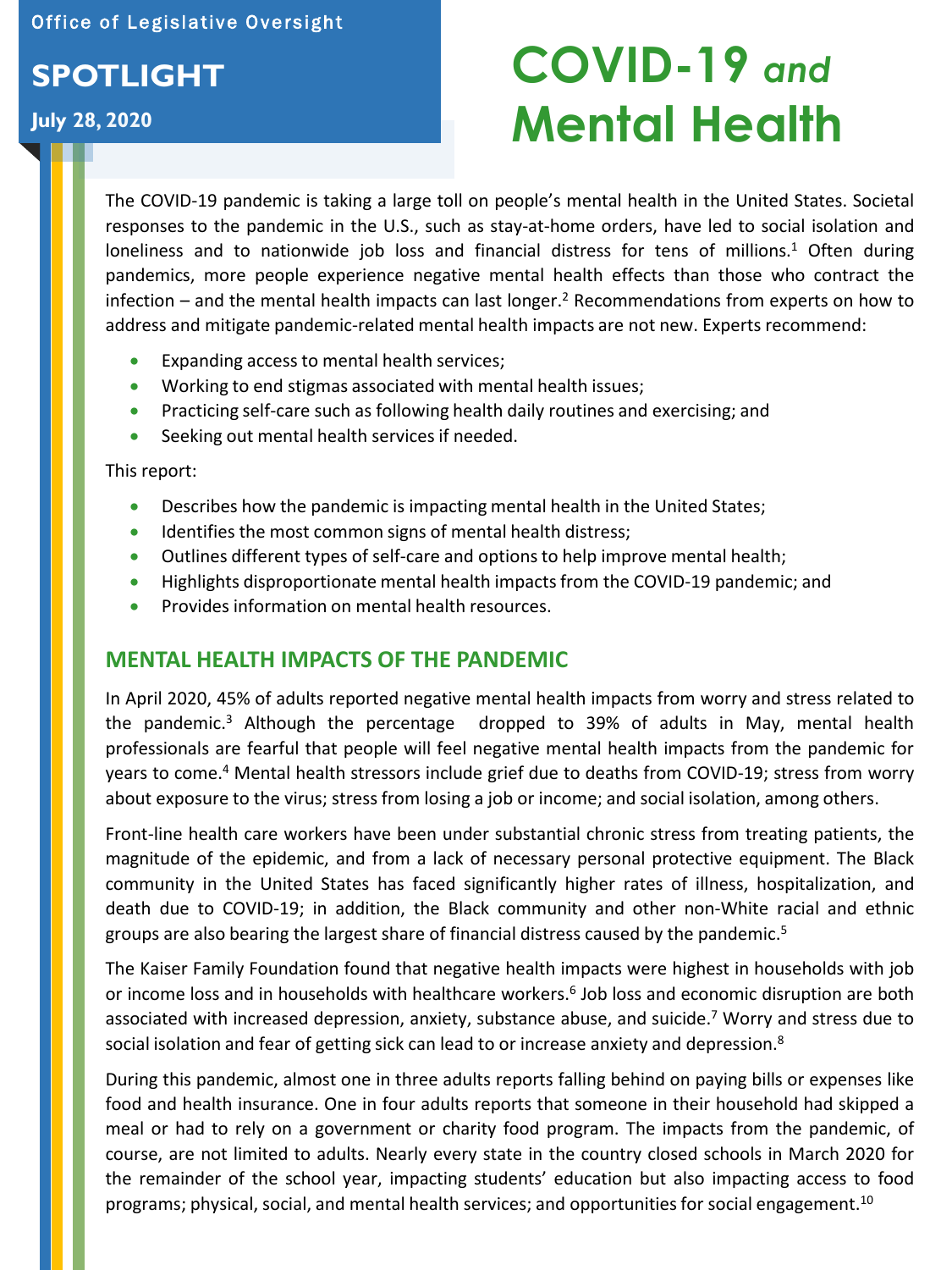# **SIGNS OF MENTAL HEALTH DISTRESS 11, 12**

| <b>Stress</b>                                                                                                                                                                                                               |                                                                                                                                                                      |
|-----------------------------------------------------------------------------------------------------------------------------------------------------------------------------------------------------------------------------|----------------------------------------------------------------------------------------------------------------------------------------------------------------------|
| Grinding teeth, clenched jaw<br>Headaches<br>٠<br>Indigestion<br>Muscle tension in neck, face, shoulders<br>٠                                                                                                               | Problems sleeping<br>$\bullet$<br>Tiredness, exhaustion<br>Weight loss or gain                                                                                       |
| <b>Anxiety</b>                                                                                                                                                                                                              |                                                                                                                                                                      |
| Difficulty concentrating<br>٠<br>Excessive worry about concerns such as finances<br>٠<br>General sense something bad is going to happen<br>٠                                                                                | Persistent worry, overwhelmed by emotions<br>$\bullet$<br>Problems sleeping<br>٠<br>Restlessness and irritability                                                    |
| <b>Panic Attacks</b>                                                                                                                                                                                                        |                                                                                                                                                                      |
| Feelings of dread<br>۰<br>Often sudden onset<br>٠<br>Pounding heart or rapid heart rate<br>٠                                                                                                                                | Restriction of activity for fear of additional panic attacks<br>$\bullet$<br>Sweating, trembling, shortness of breath<br>$\bullet$                                   |
| <b>Depression</b>                                                                                                                                                                                                           |                                                                                                                                                                      |
| Feelings of worthlessness or guilt<br>٠<br>Insomnia or excessive sleeping<br>٠<br>Lack of interest and pleasure in daily activities<br>٠                                                                                    | Lack of energy, inability to concentrate<br>$\bullet$<br>Recurrent thoughts of death or suicide<br>Significant weight loss or gain                                   |
| <b>Risk of Suicide</b>                                                                                                                                                                                                      |                                                                                                                                                                      |
| Changes in behavior, sleep patterns, eating habits<br>۰<br>Erratic behavior, harming self or others<br>۰<br>Loss of interest in friends, hobbies, activities<br>٠<br>Low self-esteem, feeling worthless, guilt, self-hatred | Personality changes: withdrawal, irritability, anxiety<br>$\bullet$<br>Recent loss through death, divorce, separation<br>Sadness<br>Talking about dying or self-harm |

• No hope for the future

Figure 12

Majorities Across Most Groups Report Worry Or Stress Related

To Coronavirus Outbreak Has Impacted Mental Health

Percent of each of the following groups who say that worry or stress related to the coronavirus outbreak has caused them to experience adverse effects on their mental health or wellbeing in the past two months:

| 18-29 years old                                                                                       | 69% |                         |
|-------------------------------------------------------------------------------------------------------|-----|-------------------------|
| 30-49 years old                                                                                       | 55% |                         |
| 50-64 years old                                                                                       | 56% |                         |
| 65 and older                                                                                          | 45% |                         |
| Black                                                                                                 | 61% |                         |
| Hispanic                                                                                              | 60% |                         |
| White                                                                                                 | 55% |                         |
| Male                                                                                                  | 53% |                         |
| Female                                                                                                | 60% |                         |
| HH Income: <\$40K                                                                                     | 58% |                         |
| HH Income: \$40K-<\$90K                                                                               | 60% |                         |
| HH Income: \$90K+                                                                                     | 54% |                         |
| OURCE: KFF Health Tracking Poll (conducted April 15-20, 2020). See topline for full question wording. |     | <b>CAMILY COUNTATIO</b> |
|                                                                                                       |     |                         |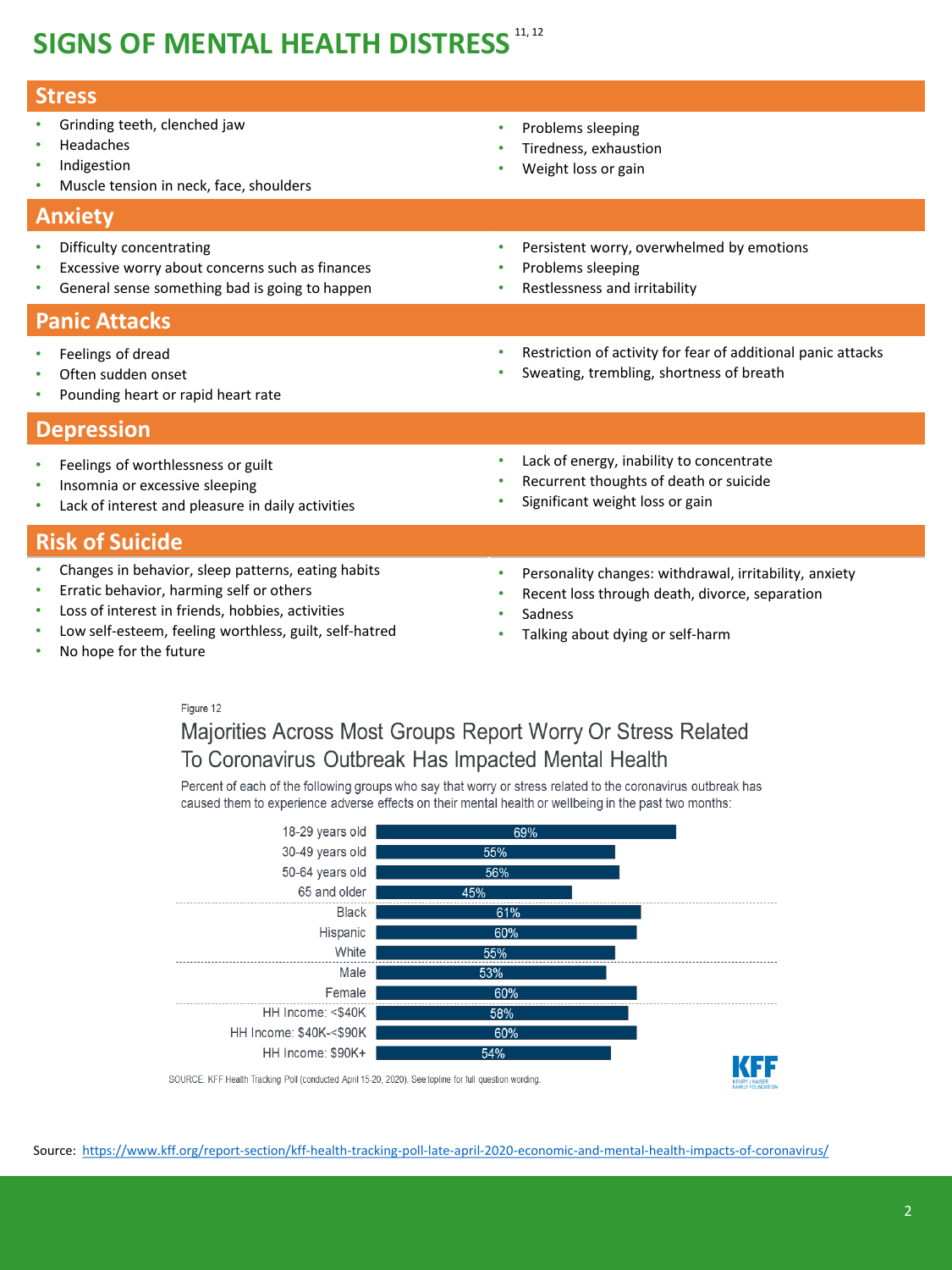# **MANAGING MENTAL HEALTH DISTRESS** <sup>13</sup>

Public and mental health experts point to numerous ways that can help individuals manage their mental health during the pandemic, many of which focus on managing stress and anxiety. The resource section following at the end of this report includes links to resources (many COVID-specific) for addressing mental health issues, including ones specific to the Black community, healthcare workers, and children.

- Cardiovascular exercise
- Dance
- Yoga
- Free exercise videos on the web
- **Stretch**
- Walk
- Tasks around the house (craft, garden, organize)
- Hobbies
- Journaling or writing
- Listen to music
- **Mindfulness**
- Meditation
- Puzzles and games
- Read a book/listen to an audiobook

### **Manage How You Get Information Follow Health Daily Routines**

- Limit how often and how long you view news sources
- Read news, rather than watch or listen to it
- View only trusted sources

- Connect with loved ones
- Eat nutritious foods as much as possible
- Get dressed
- Move your body
- Prioritize sleep

### **Stay Connected While <b>While Use Mental Health Physically Distancing Community Resources If Needed**

- Ask for help when you need it
- Do virtual activities with others •
- Have contact information for close family and friends
- Offer help to neighbors/community members in need

- Contact a local mental health agency or organization
- Find online support groups



### **NATIONAL SUICIDE PREVENTION HOTLINE**

English 1-800-273-TALK (8255)

1-888-628-9454 Spanish 1-888-628-9454 <https://suicidepreventionlifeline.org/>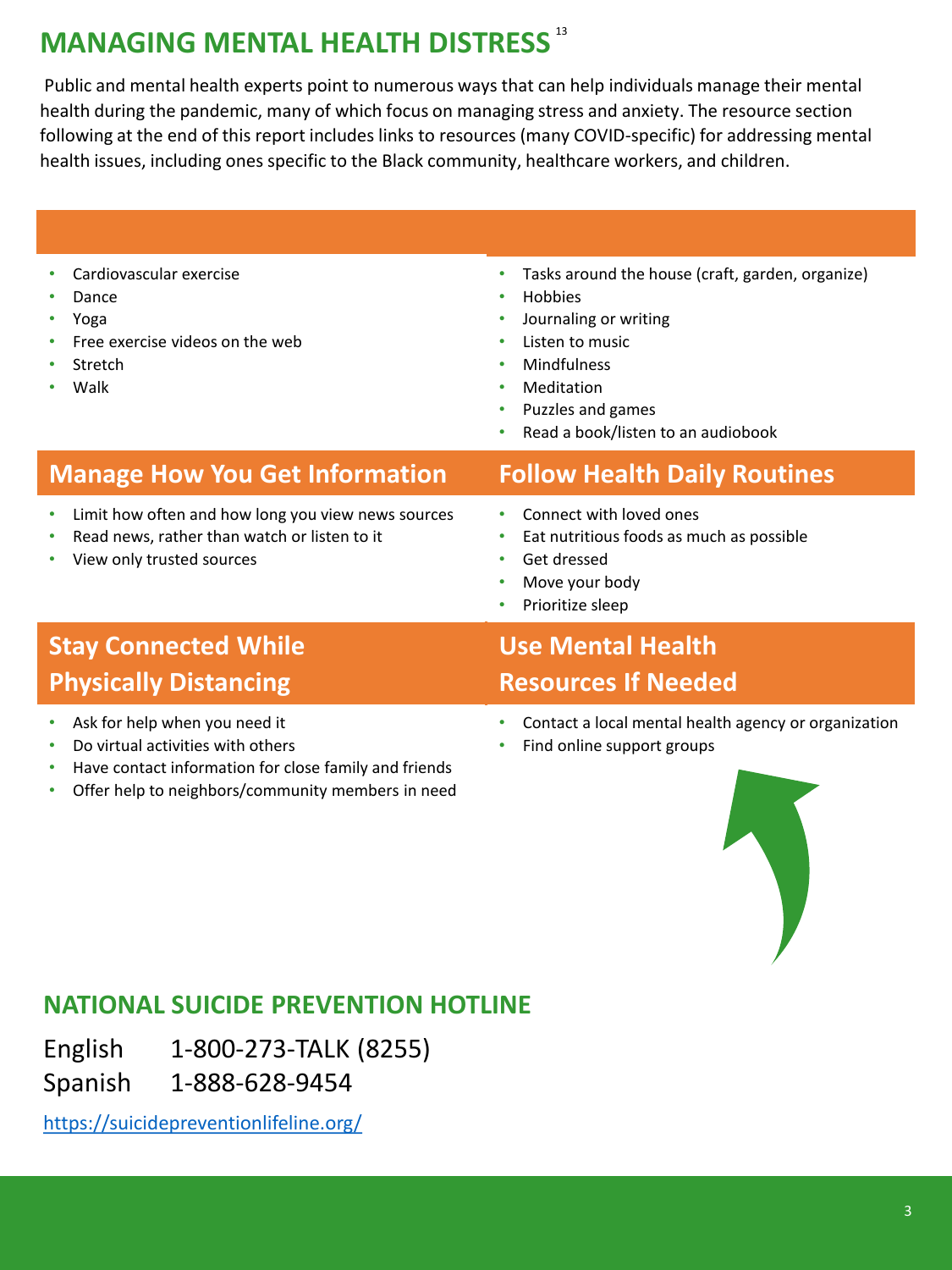### **DISPROPORTIONATE IMPACTS OF COVID-19**

The COVID-19 pandemic has had a disproportionate impact on Black, Indigenous, People of Color (BIPOC) and Latinx communities in the United States. In ordinary times, Black individuals are 20% more likely than the general population to experience mental health disorders and less likely to seek professional treatment for these [disorders.](https://disorders.14)<sup>14</sup> Public health experts see the pandemic magnifying these existing inequities in American [society.](https://society.15)<sup>15</sup>

State and local health department data show that Black and Latinx communities have a disproportionate number of COVID-19 cases and deaths. Public health experts point to causes that include disparities in health from longstanding racism and socioeconomic factors and having less access to regular health care.<sup>16</sup>

BIPOC and Latinx workers are more likely to have lost their jobs due to the pandemic and are more likely to be classified as essential workers – requiring them to work and increasing the risk of contracting the virus. These impacts are compounded by significant pre-pandemic gaps in wages and employment opportunities for White households compared to non-White [households.](https://households.17) 17

At the same time, the Centers for Disease Control and Prevention COVID-19 data on deaths have significant gaps in racial and ethnic information and data on testing from the federal Department of Health and Human Services has similar gaps. The HHS Assistant Secretary and coronavirus testing czar called this a "flaw in the system."<sup>18</sup>

Many organizations have created or written about COVID-related mental health resources for BIPOC and Latinx [communities.19](https://communities.19) Several resources are listed in the Resources section of this report.



Age-adiusted COVID-19-associated hospitalization rates by race and

Source: [https://www.cdc.gov/co](https://www.cdc.gov/coronavirus/2019-ncov/need-extra-precautions/racial-ethnic-minorities.html)  ronavirus/2019 ncov/need-extraprecautions/racialethnic-minorities.html

### **MOVING FORWARD**

Experts' recommendations to help bolster individuals' mental health during the pandemic focus on providing and expanding access to mental health resources.

- **Expand access to online mental health treatment services**<sup>20</sup>
	- o Research shows benefits of care via videoconferencing for anxiety and mood disorders
	- $\circ$  Response to the pandemic has hastened the adoption of telemedicine technology worldwide
- **• Facilitate efforts to build population-wide psychological wellness and resilience**<sup>21</sup>
	- $\circ$  Involve mental health professionals in front line emergency planning and management teams
	- $\circ$  Provide clear, regular, accurate communications about the COVID-19 outbreak<sup>22</sup>
- **Foster research to understand the psychological, social, and neuroscientific effects of the COVID- 19 pandemic – to apply the learnings to future pandemics and lockdowns**<sup>23</sup>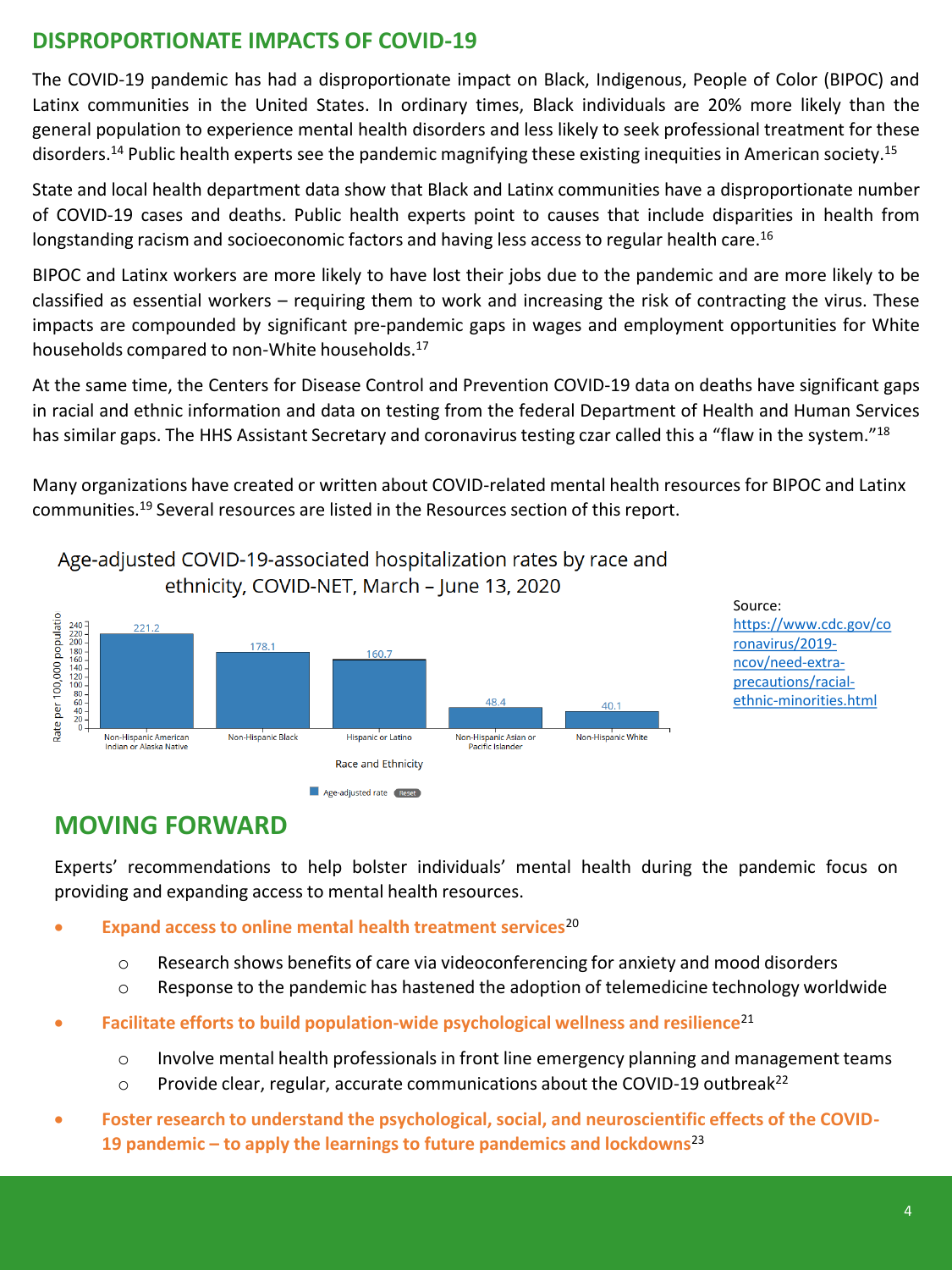### **MENTAL HEALTH RESOURCES**

| <b>Crisis and Mental Health Hotlines</b>                                   |                                                                                                                                                                                                                      |
|----------------------------------------------------------------------------|----------------------------------------------------------------------------------------------------------------------------------------------------------------------------------------------------------------------|
| <b>National Suicide Prevention Lifeline</b>                                | 1-800-273-TALK (8255) (English); 1-888-628-9454 (Spanish) https://suicidepreventionlifeline.org/                                                                                                                     |
| <b>Maryland Crisis Line</b>                                                | 1-800-422-0009                                                                                                                                                                                                       |
| <b>NAMI Crisis Text Line</b>                                               | Text "NAMI" to 741741 to chat with a trained crisis counselor. English only.                                                                                                                                         |
| <b>Montgomery County Crisis Center</b>                                     | 240-777-4000 https://www.montgomerycountymd.gov/HHS-Program/Program.aspx?id=BHCS/BHCS24hrcrisiscenter-p204.html                                                                                                      |
| <b>EveryMind Montgomery County Text Line</b>                               | Text 301-738-2255 (Sunday-Thursday, 12pm-9pm)                                                                                                                                                                        |
| <b>National Domestic Violence Hotline</b>                                  | 1-800-799-7233 or text LOVEIS to 22522 https://www.thehotline.org/                                                                                                                                                   |
| <b>National Child Abuse Hotline</b>                                        | 1-800-4-A-Child or 1-800-422-4453 or text 1-800-422-4453 https://www.childhelp.org/hotline/                                                                                                                          |
| <b>Veteran's Crisis Line</b>                                               | 1-800-273-8255 and Press 1 or text 838255 https://www.veteranscrisisline.net/                                                                                                                                        |
| <b>Online Resources</b>                                                    |                                                                                                                                                                                                                      |
| <b>National Alliance on Mental Health (NAMI)</b>                           | <b>COVID-19 Resources and Information Guide</b><br>https://www.nami.org/getattachment/Press-Media/Press-Releases/2020/COVID-19-and-Mental-Illness-NAMI-Releases-Importan/COVID-19-<br>Updated-Guide-1.pdf?lang=en-US |
| <b>American Psychological Association</b>                                  | <b>APA COVID-19 Information and Resources</b><br>https://www.apa.org/topics/covid-19/                                                                                                                                |
| <b>US Department of Health and Human Services</b>                          | <b>Topic Collection: COVID-19 Behavioral Health Resources</b><br>https://asprtracie.hhs.gov/technical-resources/115/covid-19-behavioral-health-resources/99                                                          |
| <b>Montgomery County Department of</b><br><b>Health and Human Services</b> | <b>COVID-19 Mental Health Resources</b><br>https://montgomerycountymd.gov/HHS/RightNav/Coronavirus-mentalhealth.html                                                                                                 |
| <b>Montgomery County Public Schools</b>                                    | COVID-19 School System and Community Resources https://www.montgomeryschoolsmd.org/uploadedFiles/Coronavirus/COVID-<br>19 School System and Community Resources%20(002).pdf                                          |
| EveryMind                                                                  | https://www.every-mind.org/wp-content/uploads/2019/03/EveryMind Resource-Sheet 01282019.pdf                                                                                                                          |
| <b>Montgomery County African American</b><br><b>Health Program</b>         | http://aahpmontgomerycounty.org/                                                                                                                                                                                     |
| <b>Black Mental Wellness</b>                                               | https://www.blackmentalwellness.com/                                                                                                                                                                                 |
| <b>Black Emotional and Mental Health Collective</b>                        | https://www.beam.community/                                                                                                                                                                                          |
| The African American Policy Forum                                          | <b>Covid Care Kit: Resources for Mental Wellness</b><br>https://docs.google.com/document/d/1HYChUvqT9Gp19KMvJAyxN6I80s1B-45khwa82RIXnkE/edit                                                                         |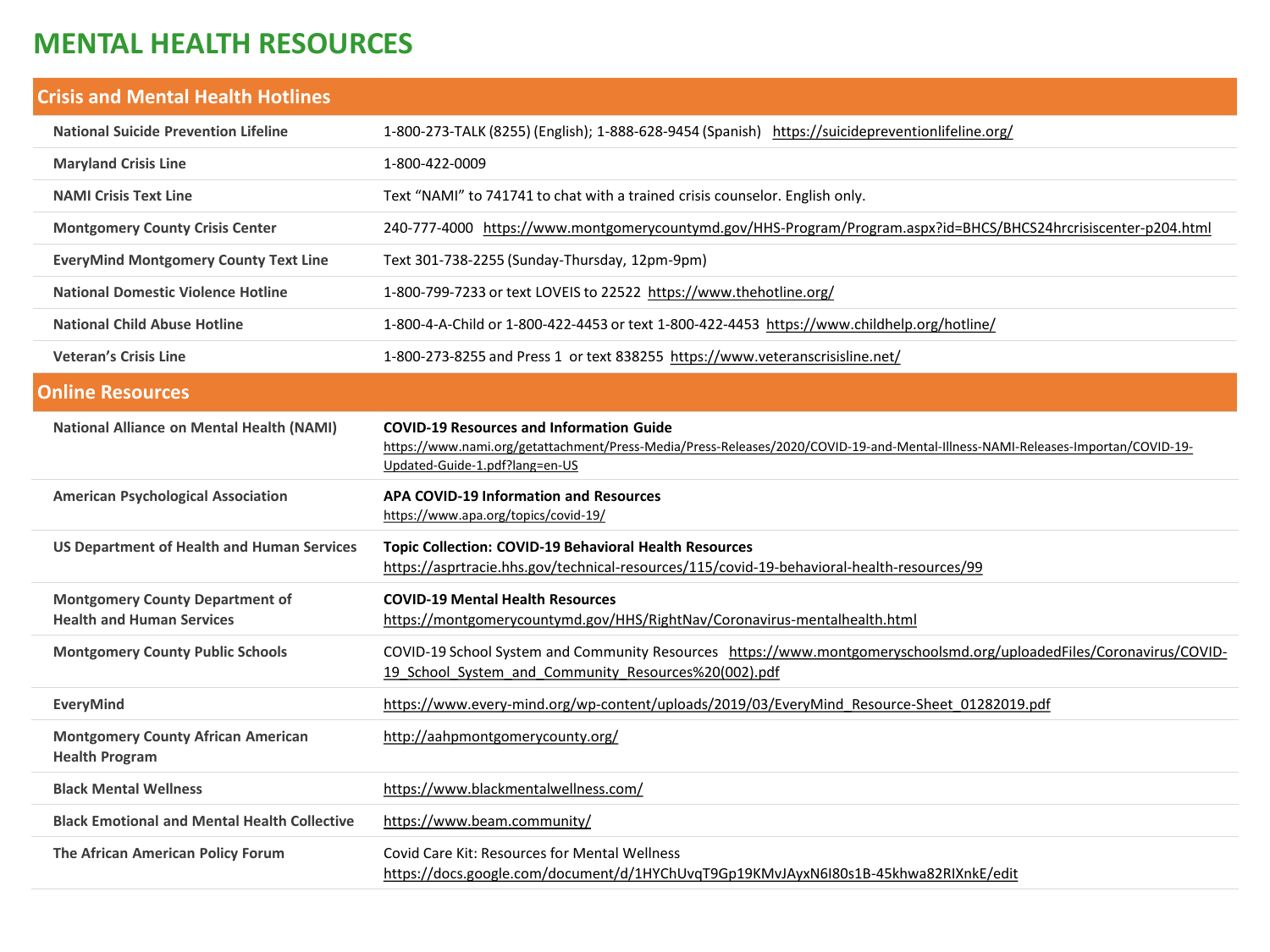## **MENTAL HEALTH RESOURCES (cont.)**

| <b>Online Resources (cont.)</b>                                                                                                   |                                                                                                                                                                                                                                                                                                                                                                                                           |
|-----------------------------------------------------------------------------------------------------------------------------------|-----------------------------------------------------------------------------------------------------------------------------------------------------------------------------------------------------------------------------------------------------------------------------------------------------------------------------------------------------------------------------------------------------------|
| <b>The Mental Health Coalition</b>                                                                                                | <b>Black Mental Health Resources</b><br>https://thementalhealthcoalition.org/wp-content/uploads/2020/06/Black-Mental-Health-Resources-MHC.pdf                                                                                                                                                                                                                                                             |
| <b>Montgomery County Medical Society</b>                                                                                          | Physician Mental & Physical Wellbeing Strategies During Crisis<br>https://www.montgomerymedicine.org/physician-mental-physical-well-being-strategies-during-crisis/                                                                                                                                                                                                                                       |
| <b>American Medical Association</b>                                                                                               | Health Care: Managing Mental Health During COVID-19<br>https://www.ama-assn.org/delivering-care/public-health/managing-mental-health-during-covid-19                                                                                                                                                                                                                                                      |
| <b>American Academy of Child &amp;</b><br><b>Adolescent Psychology</b>                                                            | Coronavirus/COVID-19 Resource Library<br>https://www.aacap.org/coronavirus                                                                                                                                                                                                                                                                                                                                |
| On Our Sleeves: The Movement to<br><b>Transform Children's Mental Health</b>                                                      | <b>Behavioral Health Resources for Coronavirus</b><br>https://www.nationwidechildrens.org/giving/on-our-sleeves/find-help/tools-for-you/coronavirus                                                                                                                                                                                                                                                       |
| <b>Child Mind Institute</b>                                                                                                       | Supporting Families During COVID-19<br>https://childmind.org/coping-during-covid-19-resources-for-parents/                                                                                                                                                                                                                                                                                                |
| <b>Our Mental Health Minute</b>                                                                                                   | https://www.ourmhm.com/                                                                                                                                                                                                                                                                                                                                                                                   |
| <b>Mental Health Screening Tools</b>                                                                                              |                                                                                                                                                                                                                                                                                                                                                                                                           |
| <b>Mental Health America (MHA)</b>                                                                                                | https://screening.mhanational.org/screening-tools                                                                                                                                                                                                                                                                                                                                                         |
| <b>Montgomery County African American</b><br><b>Health Program</b>                                                                | https://screening.mentalhealthscreening.org/aahpmontgomery                                                                                                                                                                                                                                                                                                                                                |
| <b>Sources for Mental Health Referrals</b>                                                                                        |                                                                                                                                                                                                                                                                                                                                                                                                           |
| <b>Substance Abuse and Mental Health</b><br><b>Services Administration (SAMHSA)</b>                                               | Confidential, free, 24/7 information service, in English and Spanish, for individuals and family members facing mental and/or<br>substance use disorders. This service provides referrals to local treatment facilities, support groups, and community-based<br>organizations. Callers can also order free publications and other information. https://findtreatment.samhsa.gov/<br>1-800-662-HELP (4357) |
| <b>American Psychological Association</b>                                                                                         | Find local mental health resources during the COVID-19 crisis<br>https://www.apa.org/topics/covid-19/local-mental-health                                                                                                                                                                                                                                                                                  |
| The Boris Lawrence Henson Foundation: To<br>eradicate the stigma around mental health<br>issues in the African-American community | COVID-19 Free Virtual Therapy Support<br>https://borislhensonfoundation.org/covid-19-free-virtual-therapy-support-campaign/                                                                                                                                                                                                                                                                               |
| <b>Black Mental Health Alliance</b>                                                                                               | https://blackmentalhealth.com/connect-with-a-therapist/                                                                                                                                                                                                                                                                                                                                                   |